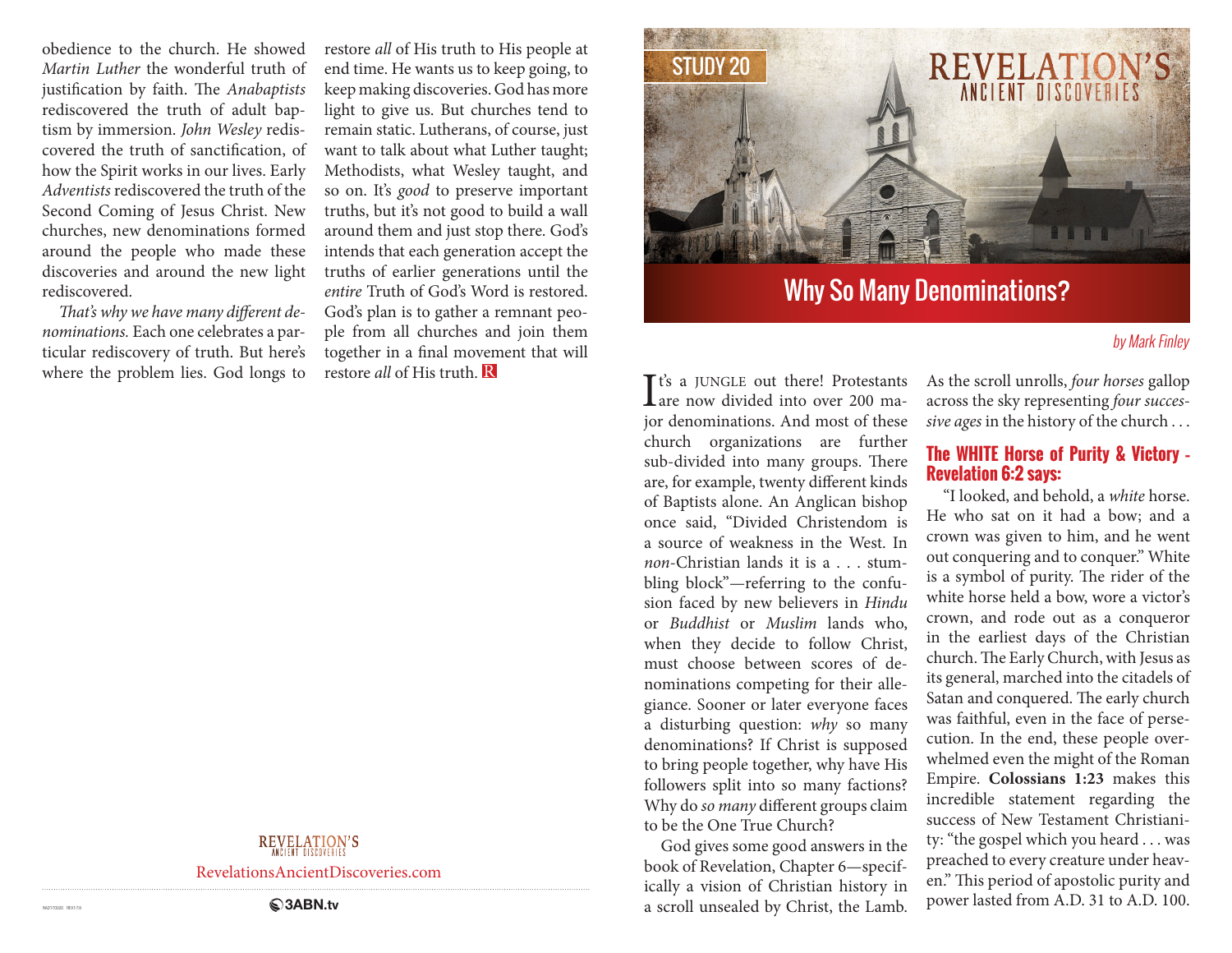#### **The RED Horse of Fierce Persecution – Revelation 6:4 says:**

"Another horse, fiery *red*, went out. And it was granted to the one who sat on it to take peace from the earth, and that people should kill one another; and there was given to him a great sword." This period of fierce perse-

> to die for their faith. And the world took notice. It was an argument

hard to ignore.

cution dates from about A.D. 100 to The world saw Christians willing 313. Satan, seeing the Christian faith conquering hearts and minds, roused pagan emperors to

stamp it out. Believers were burned at the stake, thrown to lions, torn apart on the rack—a great bloody sword was lifted over the church. But remarkably enough, the church kept growing. The world saw Christians willing to *die* for their faith. And the world took notice. It was an argument hard to ignore.

### **The BLACK Horse of Compromise & Corruption:**

Pagan persecution failed to destroy the Christian church. So Satan, changing his strategy, decided to attack it from the *inside*. **Revelation 6:5** says: "I looked, and behold a *black* horse, and he who sat on it had a pair of scales in his hand." If the color white implies *purity* of faith, black represents *corruption* of that faith. The rider carries a pair of scales, or balances, picturing the church as "weighed in the balance and found wanting." In this period Satan *infiltrated* the church. Pagan beliefs and practices crept into the church and were accepted as part of the faith! God's Word was replaced with more and more tradition. The church became very powerful in the middle ages, as powerful as the Roman Empire once had been. It boasted great cathedrals and wielded absolute authority over believers. All kinds of pagans, who'd worshipped Zeus or Caesar before, now wanted to join the

Christian church. Unfortunately, many church leaders made the transition easier by allowing the new members to hang onto pagan ideas, images, and customs.

The Second Commandment's clear teaching *not* to make or bow before images—**Exodus 20:4-5—**was simply deleted from church teaching.

Sun worship also had a very strong hold on the people of the Roman Empire. And it didn't wither away when pagans began calling on the name of Jesus. So church officials, to make sun-worshipers feel more at home in the Christian church, forbade all work on Sunday. What most people don't realize now is that the seventh day, Saturday, *remained* the Christian day of worship for some time after Christ's death. That was the Sabbath for early believers. There is certainly no evidence for the change of the day of worship in the New Testament. Church officials said: After all, Sunday was the day of the Lord's resurrection. But were pagans who joined the church really worshiping Jesus Christ, the resurrected Lord? Or were they really still worshipping the sun? In the middle of the fifth century, we find Pope Leo I rebuking worshippers at St. Peter's because they kept turning around and bowing toward the sun before entering the basilica! Mixing pagan customs with Christian teaching greatly weakened the church spiritually. This period of compromise & corruption lasted from A.D. 313 to A.D. 538.

#### **The PALE Horse of Spiritual Death – Revelation 6:8 says:**

"I looked, and behold, a *pale* horse. And the name of him who sat on it was Death, and Hades followed with him. And power was given to them over a fourth of the earth, to kill with sword, with hunger, with death, and by the beasts of the earth." A corpse is riding a pale horse. Compromise has become spiritual death. By A.D. 538, church councils took the place of the Bible and church leaders became substitute messiahs. This period is known as the Dark Ages. Stagnation was widespread: the arts didn't flourish; scholarship and learning were repressed. The church wielded the power of the state. The Inquisition was one horrible example of religion using force to maintain orthodoxy. *Outwardly* the church was splendid and majestic and influential. But *inwardly,* there was widespread death and decay. Many wondered: would God's light of truth ever shine again? For almost a millennia, A.D. 538 to A.D. 1517, the spiritual death of corruption continued until the death knell rang for the pale horse with Martin Luther nailing his 95 Theses to the door of the church in Wittenberg. Jesus promised in **Matthew 16:18** "I will build My church, and gates of hell shall *not* prevail against it." Error would not triumph forever. God's truth did indeed rise again, championed by brave men and women.

As people were coming out of the Dark Ages, God didn't pour out *all* truth on one person but used *many* reformers to restore truth. He blessed people like the *Waldenses* with the idea of God's Word as the foundation of faith. He showed *John Huss* that obedience to God must take precedence over